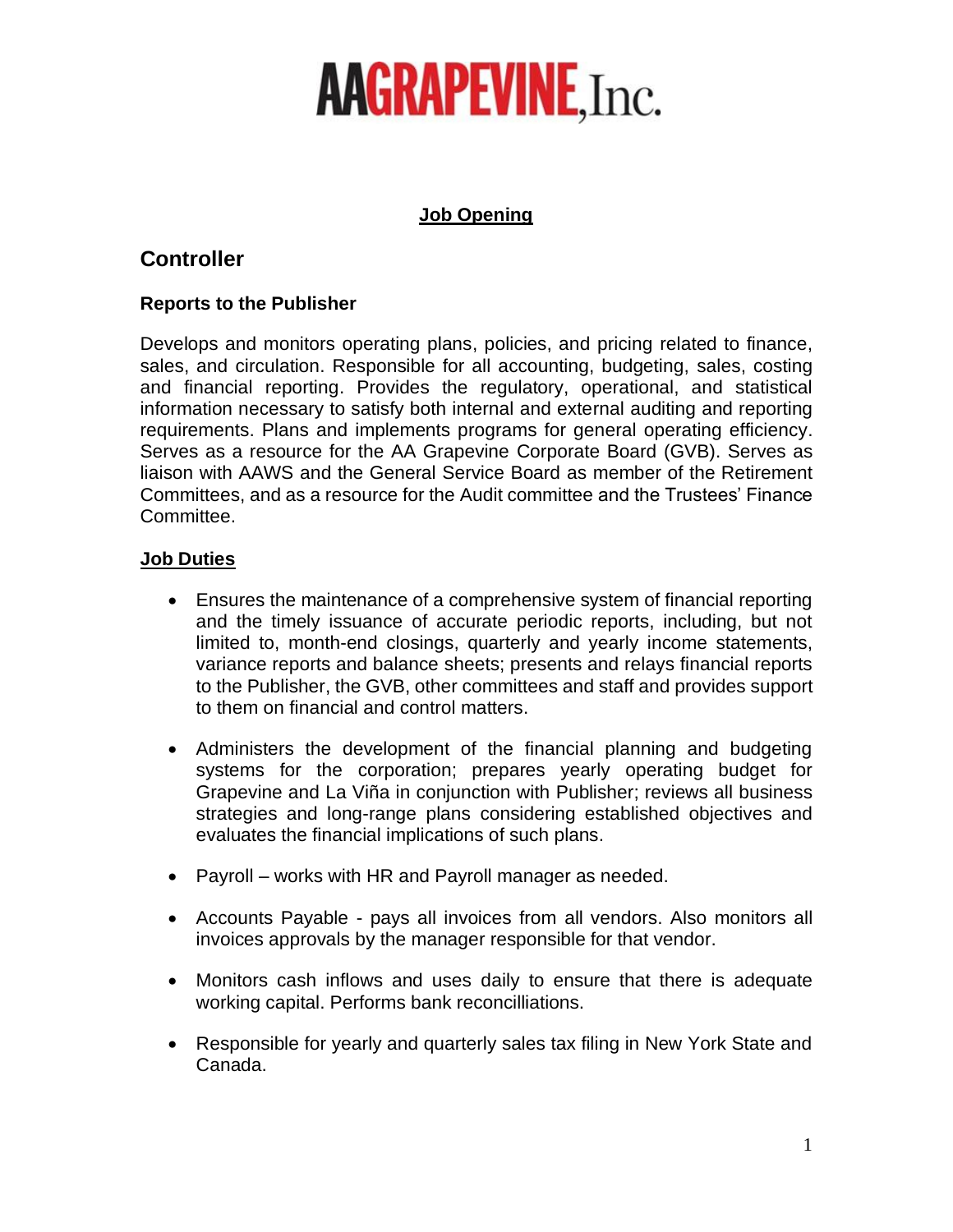# **AAGRAPEVINE, Inc.**

- Reviews the reports and examinations of internal audit system and external auditors and directs action to correct deficiencies or to access improvement opportunities when indicated.
- Reconciles circulation reports, the corporation's subscription liability, and its cash control balances.
- Oversees all postal permits/USPS activities and issues the annual statement of ownership.
- Prepares historical analyses and financial forecasts as needed.
- Provides leadership at all levels to the financial function of AA Grapevine, Inc. including the website and online catalog.
- Plans and directs internal audit functions and acts as the primary liaison with organizations outside auditor, providing appropriate information as requested.
- Manages ongoing contact with vendors including banks, brokers, printers, warehouses, fulfillment and other vendors.
- Interacts with all departments to assure that each has access to the information and reports it needs to manage its affairs; assists each department in preparation of budgets and in the analysis of departmental financial performance and results.
- Develops and implements the accounting procedures, cost controls, and systems necessary to properly and accurately record the financial activities, transactions, and performance.
- Plans, oversees, and monitors all AA Grapevine insurance programs including, but not limited to, general liability insurance, Director's and Officer's liability insurance, and all insured employee benefit and welfare programs.
- Attends business functions and corporate events, when appropriate, representing the corporation.

#### **Requirements**

Bachelor's Degree in accounting.

10 years as a senior level accountant.

5 years' experience in magazine publishing.